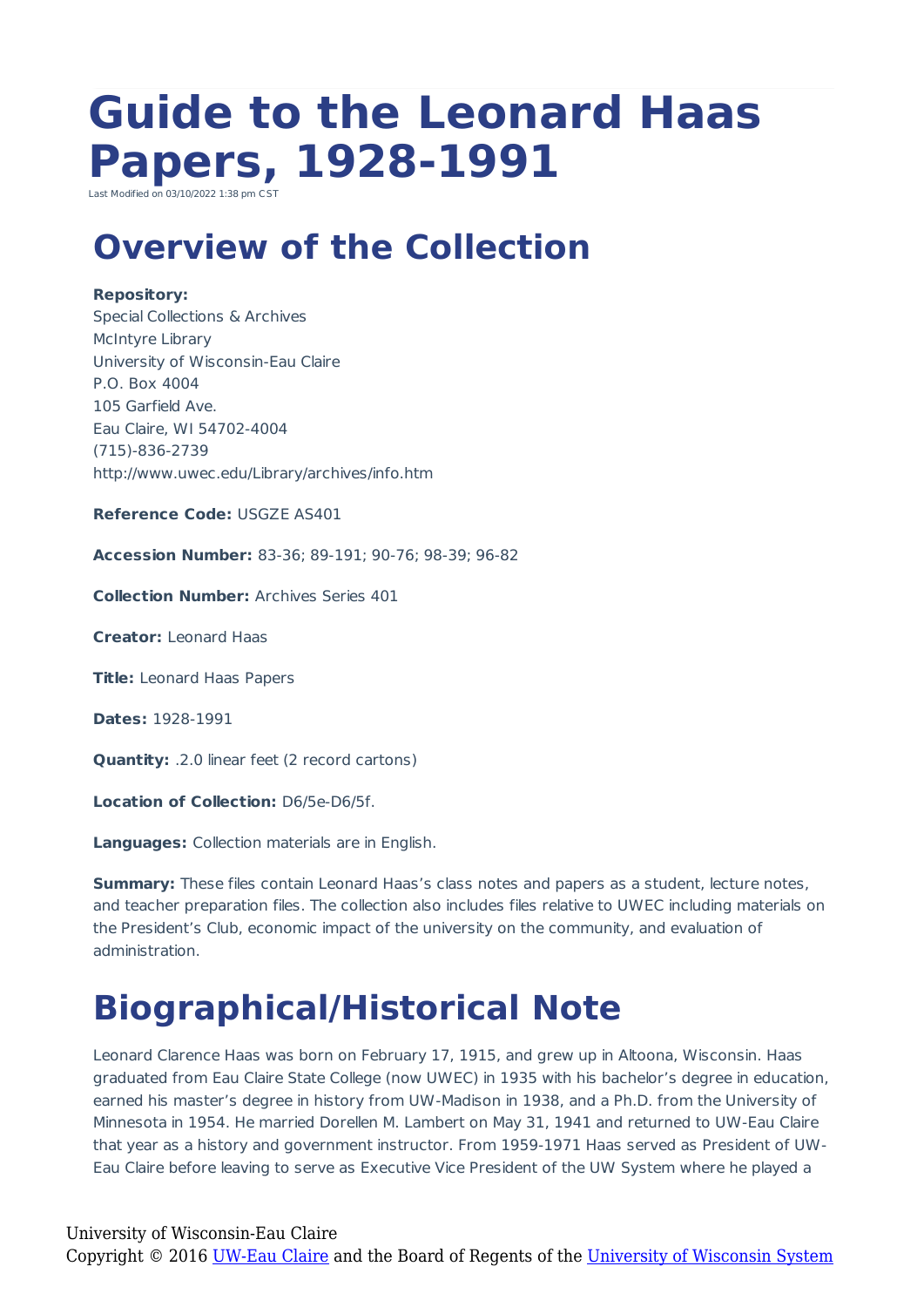major role in the merging of state colleges and universities into one system. He returned to UWEC in 1973 and served as chancellor until 1980. Haas remained at the university as a history professor from 1980 until his retirement in 1985. The Fine Arts Center was dedicated to Haas and his wife in 1986. Haas died at the age of 83 on March 14, 1998.

# **Content Description**

This collection contains course materials and notes from Haas's classes as both a student and teacher along with personal correspondence. The majority of the collection contains files including information about the library, evaluations of the administration and faculty, histories of the university and the city of Eau Claire, student housing reports, and other files retained during his time as president/chancellor.

### **Administrative Information**

**Acquisition Information:** Transferred to the University Archives prior to 2007.

**Access Restrictions:** Collection is open to the public.

**Use Restrictions:** Researchers are responsible for using in accordance with 17 U.S.C. Copyright owned by the University of Wisconsin – Eau Claire.

**Processing Note:** Processed by Stephanie Much in January 2022.

**Arrangement:** Flat arrangement.

**OCLC #:** 21109302

# **Subjects**

Haas, Leonard C. University of Wisconsin--Eau Claire--Presidents

#### **Detailed List of Contents**

| <b>Container</b> | <b>Contents</b>                     | <b>Dates</b>       |
|------------------|-------------------------------------|--------------------|
| Box/Folder       | American Government course          | Undated            |
| 1/1              | papers                              |                    |
| Box/Folder       | College American History            | Undated            |
| 1/2              | course papers                       |                    |
| Box/Folder       | Social Science 10+11 course         | Undated            |
| 1/3              | papers                              |                    |
| Box/Folder       | Social Studies Methods course       | Undated            |
| 1/4              | papers                              |                    |
| Box/Folder       | Supervision of Social Studies       | 1939-1946, Undated |
| 1/5              |                                     |                    |
| Box/Folder       | <b>Recent United States History</b> | Undated            |
|                  |                                     |                    |

University of Wisconsin-Eau Claire

Copyright © 2016 [UW-Eau Claire](http://www.uwec.edu) and the Board of Regents of the [University of Wisconsin System](http://www.uwsa.edu/)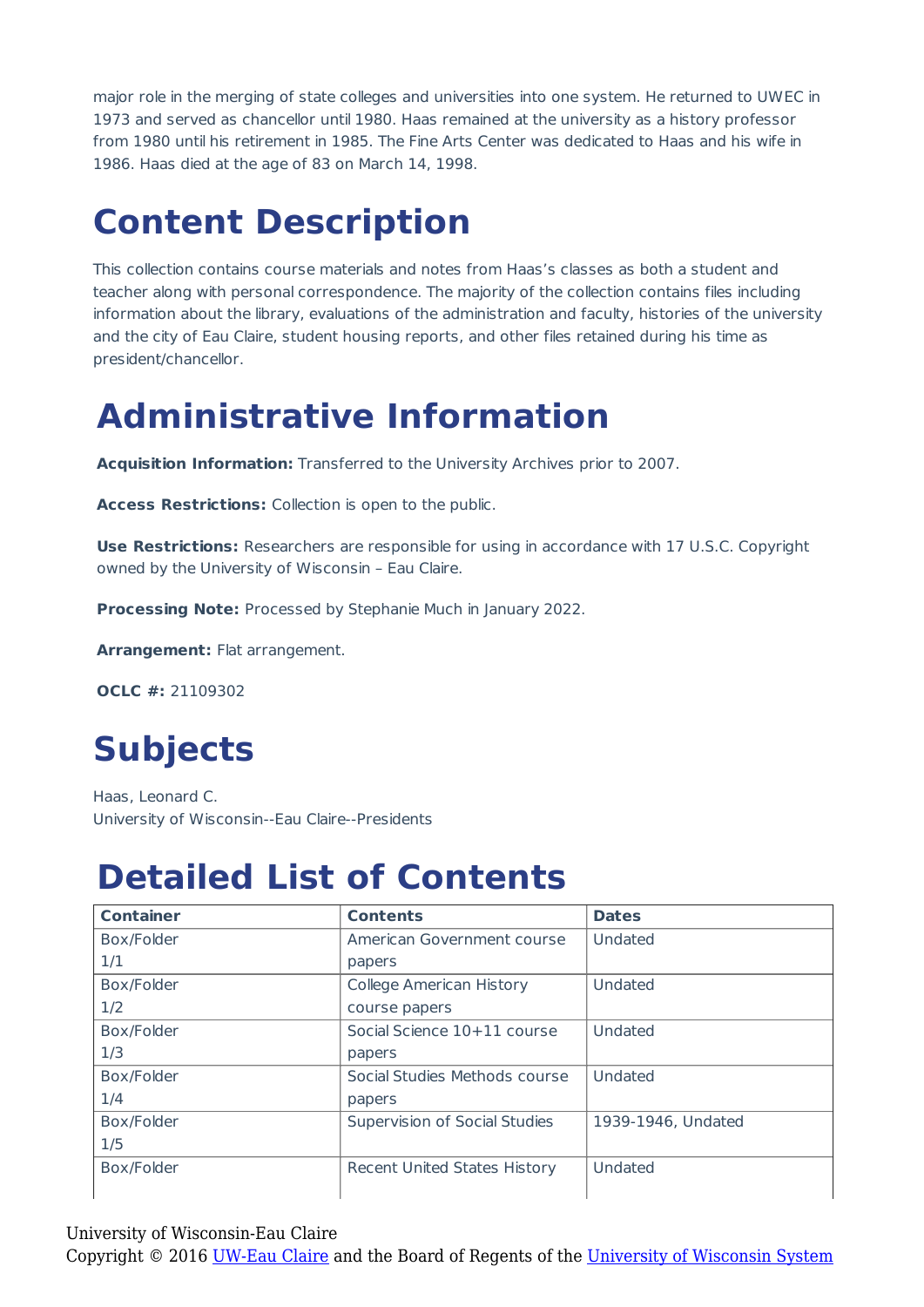| B <sub>6x</sub> /Folder | <b>ANNETE PAPE TO TY COUTSE</b>                   | 1940, Undated      |
|-------------------------|---------------------------------------------------|--------------------|
| 1/7                     | papers                                            |                    |
| Box/Folder              | Notes and class objectives for                    | 1946               |
| 1/8                     | <b>Education/Social Studies</b>                   |                    |
|                         | <b>Education courses</b>                          |                    |
| Box/Folder              | <b>Western Civilization Course</b>                | 1936-1939, Undated |
| 1/9                     | Papers                                            |                    |
| Box/Folder              | Wisconsin History course                          | 1939-1948          |
| 1/10                    | papers                                            |                    |
| Box/Folder              | President's Club papers                           | 1966-1972          |
| 1/11                    |                                                   |                    |
| Box/Folder              | Legislators, Officials, area                      | 1960-1979          |
| 1/12                    | statistics                                        |                    |
| Box/Folder              | WSU-Eau Claire + UWEC                             | 1964-1976, Undated |
| 1/13                    | <b>Economic Value Reports</b>                     |                    |
| Box/Folder              | International Education/Studies                   | 1981-1985          |
| 1/14                    | papers                                            |                    |
| Box/Folder              | President's Office papers and                     | 1923-1982          |
| 1/15                    | records                                           |                    |
| Box/Folder              | <b>Evaluation of Administrators</b>               | 1969-1976          |
| 1/16                    |                                                   |                    |
| Box/Folder              | Eau Claire Alumnus Newsletters                    | 1944-1965          |
| 1/17                    |                                                   |                    |
| Box/Folder              | Commencement- Academic                            | 1943-1960          |
| 1/18                    | <b>Costume Guides</b>                             |                    |
| Box/Folder              | Presto Foundation Scholarship                     | 1981-1985          |
| 1/19                    | Information                                       |                    |
| Box/Folder              | Personal Correspondence                           | 1964-1985          |
| 1/20                    |                                                   |                    |
| Box/Folder              | Personal Correspondence                           | 1964-1985          |
| 1/21                    |                                                   |                    |
| Box/Folder              | Personal Correspondence                           | 1964-1983          |
| 1/22                    |                                                   |                    |
| Box/Folder              | Wisconsin State University-Eau                    | 1964-1967          |
| 2/1                     | Claire name change                                |                    |
| Box/Folder              | History of Higher Education                       | 1945-1978          |
| 2/2                     |                                                   |                    |
| Box/Folder              | History 301st College Training<br>Detachment      | 1947               |
| 2/3<br>Box/Folder       |                                                   |                    |
|                         | Art Department Slide, library<br>instruction book | Undated            |
| 2/4<br>Box/Folder       | <b>Student Housing</b>                            | 1982               |
| 2/5                     | Historiography Thesis                             |                    |
| Box/Folder              | <b>WSU- Eau Claire Foundation</b>                 | 1967               |
| 2/6                     | materials                                         |                    |
| Box/Folder              | Faculty Workload Data                             | 1964-1965          |
| 2/7                     |                                                   |                    |
|                         |                                                   |                    |
|                         |                                                   |                    |

University of Wisconsin-Eau Claire

Copyright © 2016 [UW-Eau Claire](http://www.uwec.edu) and the Board of Regents of the [University of Wisconsin System](http://www.uwsa.edu/)